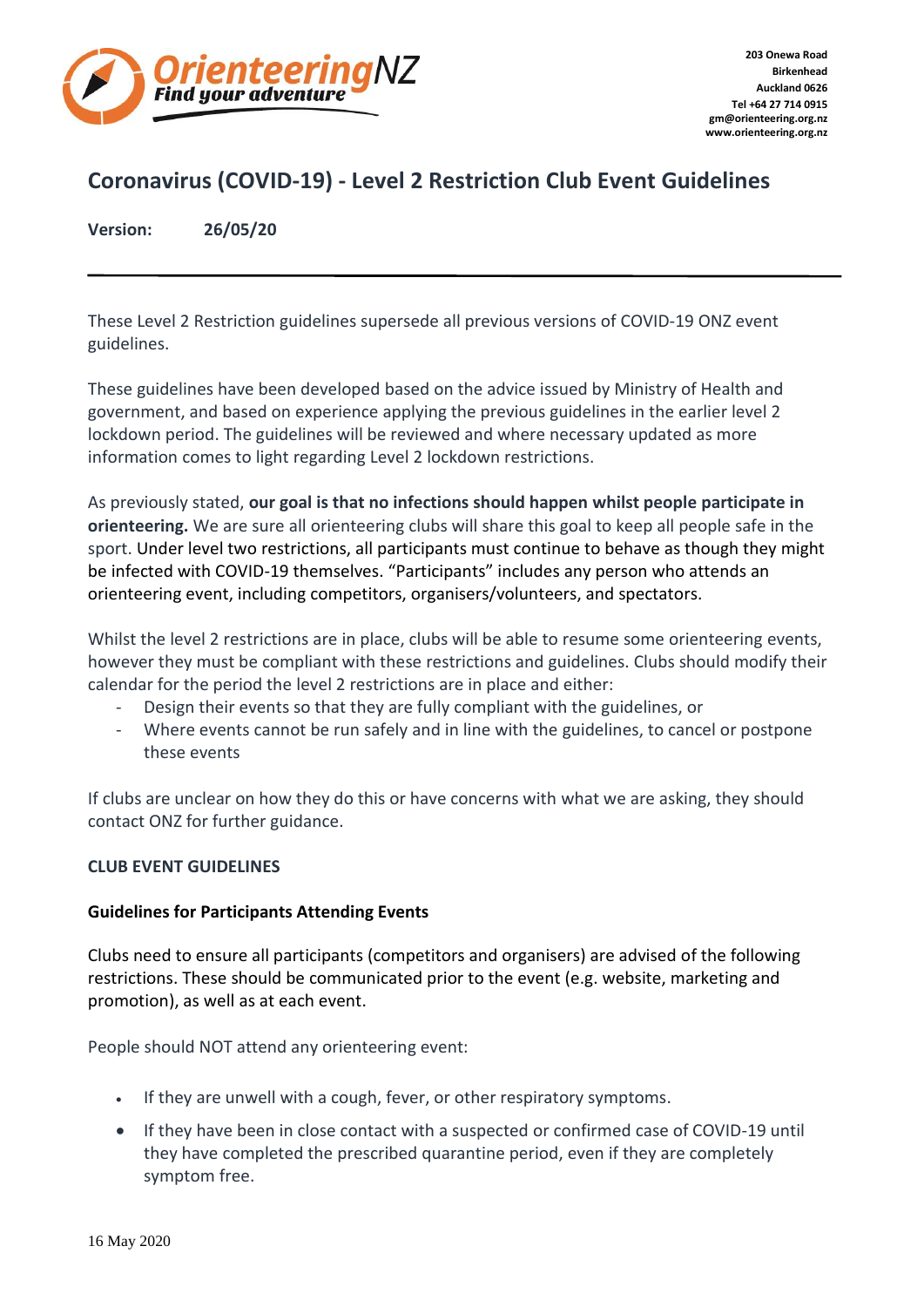

- If they have returned from any overseas country until they have completed the selfquarantine period for 14 days, even if they are symptom free
- If they are undergoing COVID-19 testing, until they have received negative results and are symptom free
- If they have been advised to stay at home by a health professional.

We also advise competitors who fit within the higher at-risk groups such as elderly or immunocompromised individuals, or who live with someone who fits this category, to take particular care and/or make decisions on attendance with due consideration to the risks associated with COVID-19.

Anyone that presents themselves unwell and/or with any of the symptoms above, should be directed to leave the event and contact a health provider by phone.

All participants must maintain 2 metre social distancing at all times with people not in their bubble

All participants must follow good hygiene practices, including:

- Using soap and/or sanitizers before, during and after the event
- Ensuring coughs and sneezes are contained using your elbow or tissue/handkerchief
- Avoiding spitting or blowing nasal mucus in places where others may run or come into contact with it.

Ensure contact details are provided at registration and that the club is notified when the participant has finished competing, even if they did not complete the course.

Comply with instructions provided by the club which are designed to keep people safe and ensure the social distancing and hygiene protocols are maintained.

Participants should also be reminded to operate within their comfort zone, not take unnecessary risks, and take personal responsibility for their own and others safety.

# **Compulsory requirements for running events**

#### Contact tracking

Anyone attending your activity in any capacity must have their details recorded and retained and accessible for four weeks after the contact was recorded. Clubs will need to decide on a recording system that will work for their event. Clubs should record the following details:

- Full Name
- Contact details (email, phone number, address)
- Arrival and departure time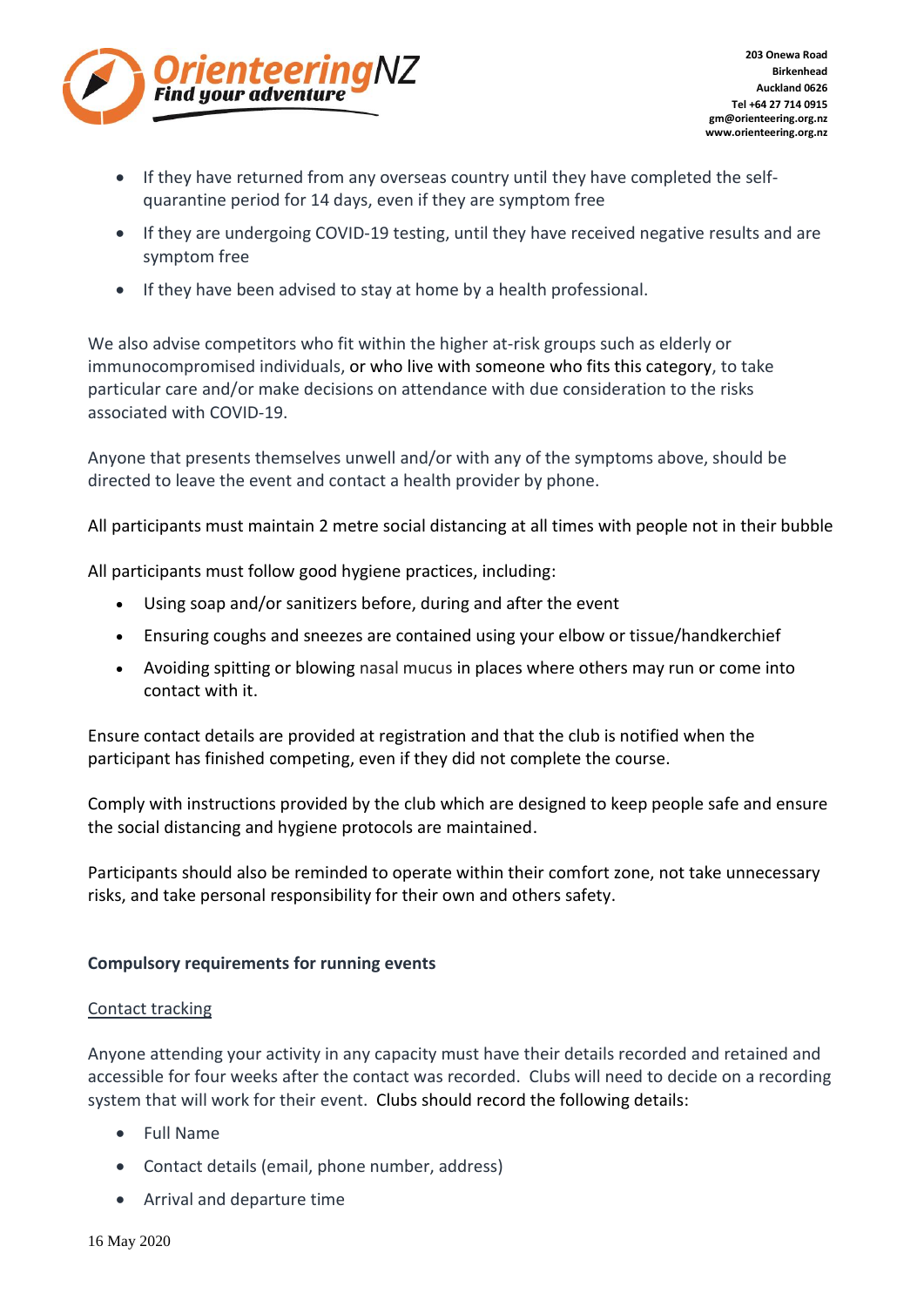

Clubs might consider running events using only pre-entries under level two restrictions, which would enable easy capture of information for contact tracing and managing participant numbers. Specific tracking apps are now also available designed for contact tracking and could be used to complement the registration process.

### Event numbers

**Gatherings at level two are now limited to 100 people.** ONZ has sought clarification on what constitutes a gathering from Sport NZ. Our current understanding is that a group of people who are in a specific space at the same time. The example of a space Sport NZ provide is a series of sports fields. If each does not interact with the one next to it, the maximum sized gathering per sports field would be 100 people.

Obviously orienteering is somewhat different to a sports field, however we need to comply with the gathering size restriction of 100 in the context of our events. Based on our current understanding we believe clubs have the following options available for running events while complying with the gathering restrictions but still enabling larger numbers of people to participate in the sport:

- 1. **Having a wide time block** participants could be provided with a very wide time block, which could be a full day or several days, during which they could complete the event at their leisure. This type of event would unlikely have an event centre or organisers on location. Consequently, participants would need instructions on self-starting, maintaining social distancing and hygiene, and also safety. A phone number should be provided on the map for an organiser who could assist someone in the event of an emergency or issue.
- 2. **Having specified time blocks with specified numbers of competitors in each block** participants would be allocated a narrower specific time block in which they would have to start. This could be (for example) a 30 or 60 minute time block where a maximum of 100 participants could start. 2m distancing between those 100 (or less) people would need to be maintained at the start, during, and finish of the event, so the layout of the event centre would need to accommodate that. This type of event would require marshal/s in place to direct and manage participants and ensure that the maximum numbers are never exceeded in the event centre area or during that specific time block.
- 3. **Having different event venues** this could be multiple start/finish locations on a rogaine type course whereby competitors get spread amongst different start locations scattered across the map. Or it could be multiple events, such as separate events in different suburbs where smaller numbers are directed to each event.

In each of these scenarios, any congregation points such as parking, event centres etc must be managed to ensure that no more than ten people are gathered at any one time.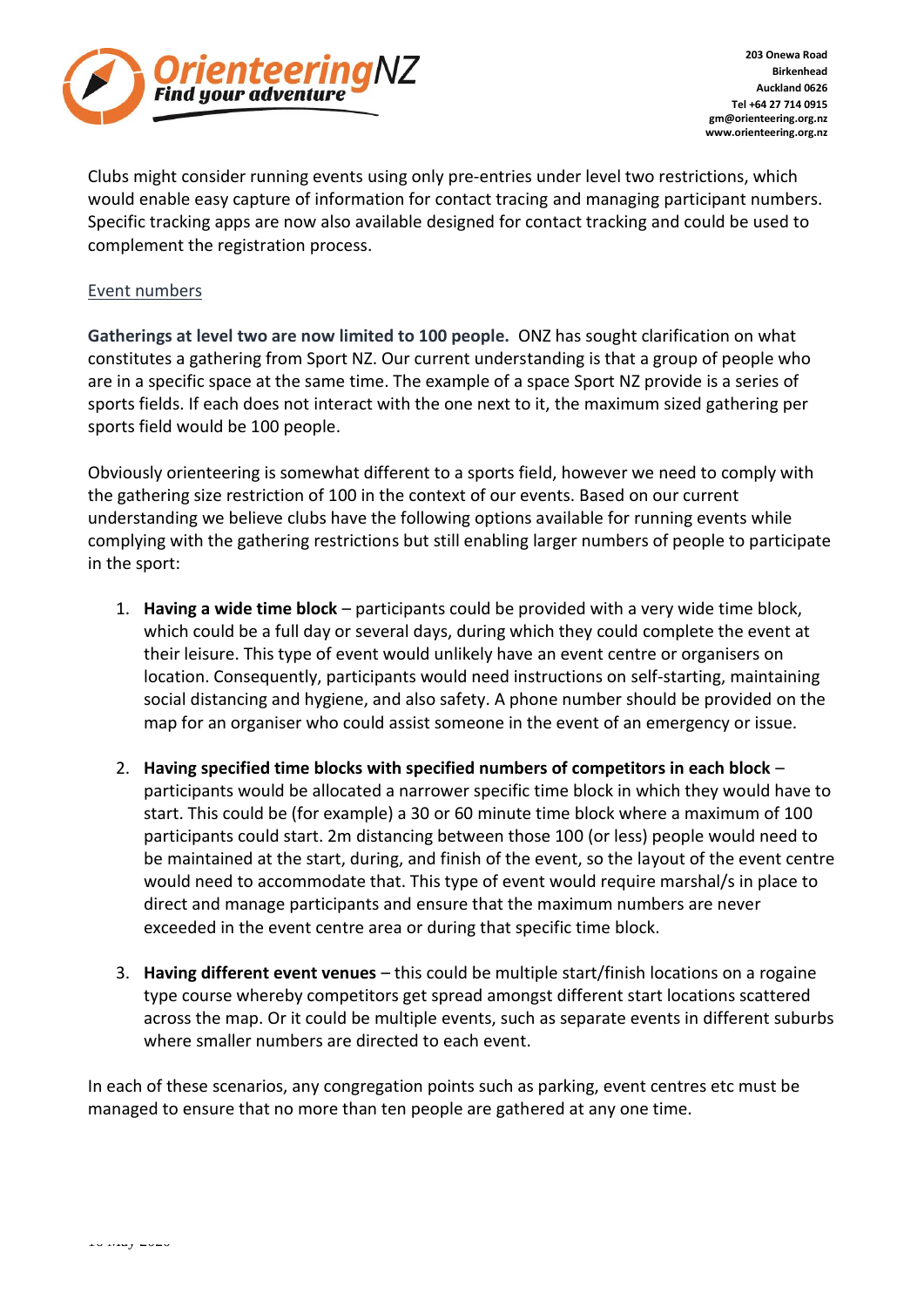

## **Risk Management During Event**

Event organisers should look at opportunities to reduce the risk to orienteers, officials, and volunteers through taking sensible precautions and implement practices which reduce the chance of infection and which support social distancing. These include:

- Ensure the 2m social distancing rule is practiced by participants at all times
- Managing or removing any bottlenecks or areas where congregating can occur avoid on the day registrations (ideally pre-register), no results area, no mass starts, no socialising at the event
- Ensuring toilet facilities, if provided, have cleaning products and protocols in place which enable sanitising after each use. Where this cannot be achieved, we recommend not providing toilet facilities
- Avoid using clipper controls. Other touchpoints such as iPads or SI units and sticks should be disinfected before and after each use.
- Not providing water on course or at start or finish for competitors. Competitors should bring their own water.
- Asking competitors to bring their own hand sanitisers.
- Providing hand washing or sanitising facilities at key locations including, start and finish areas.
- Asking all that attend to follow good hygiene practices and maintain physical space between each other.
- Providing refunds to those that withdraw for health reasons.
- Reduce the opportunity for people to congregate including having no results areas (make available online), and no presentations at events.
- Maps should be kept by competitors following finish at all events.
- Ensure any hard surfaces such as tables etc are regularly disinfected and wiped clean.
- Where possible encourage people to enter and pay online, rather than manually handle cash. This could be in the form of giving entrants banking information to allow them to pay online before or after the event.
- Arranging starts and finishes to allow >2m distance between people, and/or staggered starts.

# **App Based Events**

Maprunner and other app-based event systems are increasingly being used and have real potential value during level two or higher restrictions due to the contactless nature of the systems. The ONZ Slack sharing platform, OChat, has a channel dedicated to these systems where orienteers have shared their experience of using them. We encourage orienteers and clubs to look